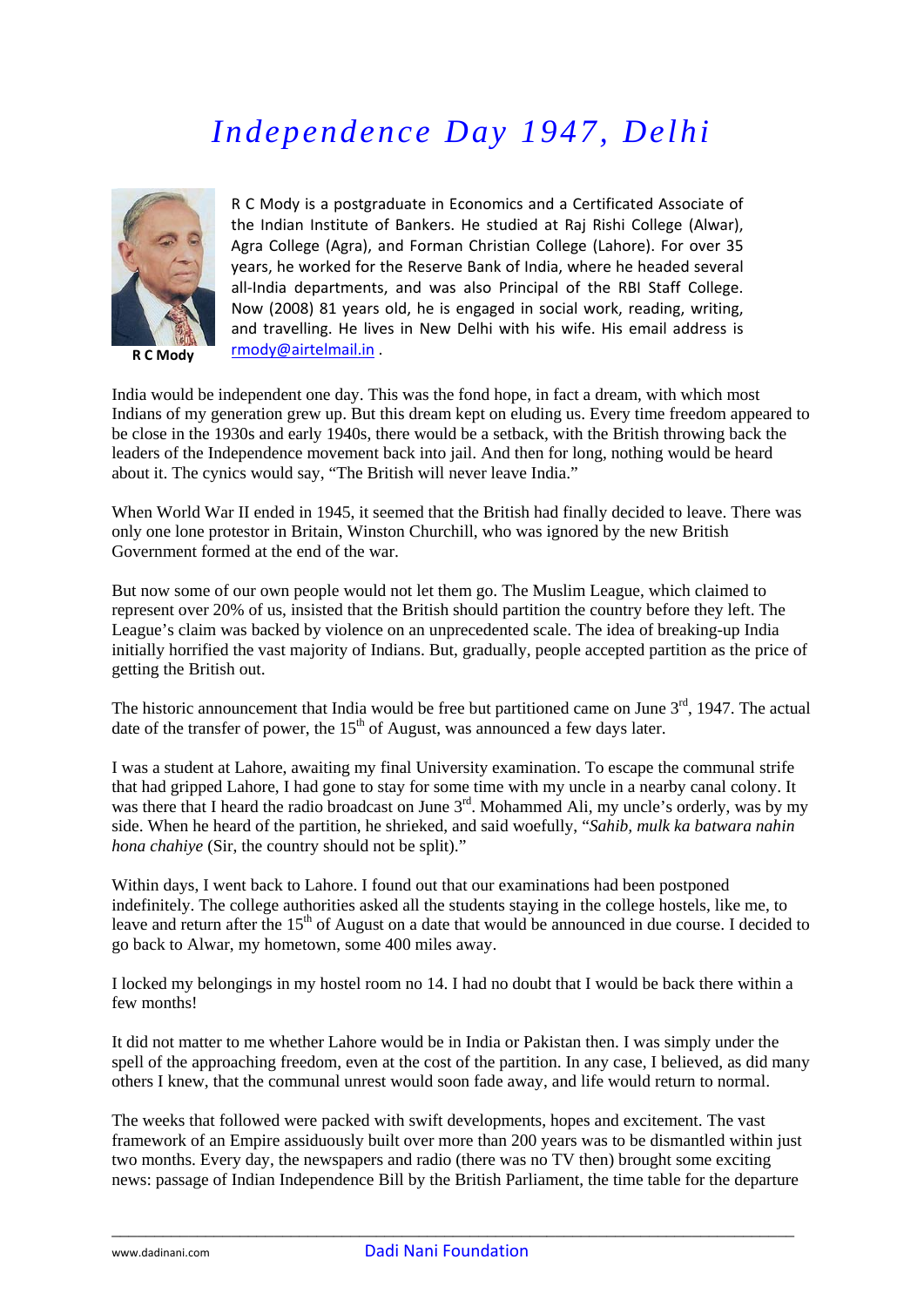of British troops from the Indian soil, the shape and colours of the flag to be adopted by the emerging nation, the names of the members of the national government that would assume power on the appointed day. (By now, these leaders have all passed into history, with Jagjivan Ram and C.H. Bhabha, the youngest of the lot, being the last to depart).

As Independence Day came nearer, I made plans with my family to be in Delhi to experience first hand the thrill for which we had been waiting so many years.

Travel from Alwar to Delhi had been disrupted by the riots that had broken out. Nevertheless, we managed to reach Delhi by train late in the evening of 14<sup>th</sup> August. The city looked fully dressed for possibly the greatest event in its 900 years of recorded history. The illuminations at the Delhi railway station and around dazzled us. A giant wheel illuminated by blue lights, replicating the Ashoka chakra in the middle of the India's new flag, was revolving on the top of the railway station building. Though there was some tension in the air, it appeared that people had for the time being set aside their fears and apprehensions in order to celebrate with full gusto an occasion that comes only once in the life of a nation.

By the time we reached Delhi railway station, it was too late for us to move into the city. We decided to spend the night at the railway station, and were lucky enough to get a place in the retiring rooms. (A few months later we learnt that Mahatma Gandhi's assassins spent a night in the same retiring room when they reached Delhi to kill him in January 1948).

We had no access to a radio set that night, and missed listening to Jawaharlal Nehru's famous 'Tryst with Destiny' speech and to the proceedings in the Constituent Assembly, heralding the advent of freedom at midnight.

The first thing we did after waking up next morning was to confirm that India had really become free last night! This was easy. The railway platform was strewn with morning editions of all the daily newspapers, which had banner headlines conveying the great tidings. On all front pages appeared a message of greetings from the British Prime Minister Clement Attlee to his Indian counterpart, Nehru, wishing India, "a future greater than her past".



*morning of 15-8-1947. The Indian Army's Standard and new India's national flag fly side by side. The latter had replaced the British Union Jack there a short while earlier.*

Now we had to decide where to go to witness the great occasion. No one could tell us what the day's programmes were going to be. We took a snap decision, which turned out to be the right one, to rush to Great Place (now Vijay Chowk) at the foot of the Raisina Hill. It was a long distance to cover by tonga, the only vehicle those days. En routé, we saw the city draped in tri-colour in various ways, including the colours of the saris worn by some women.

When we reached the Great Place, we saw, to our dismay, the British Union Jack still flying over North and South

Blocks of the Secretariat and the Council Chamber (now Parliament House). There was a murmur of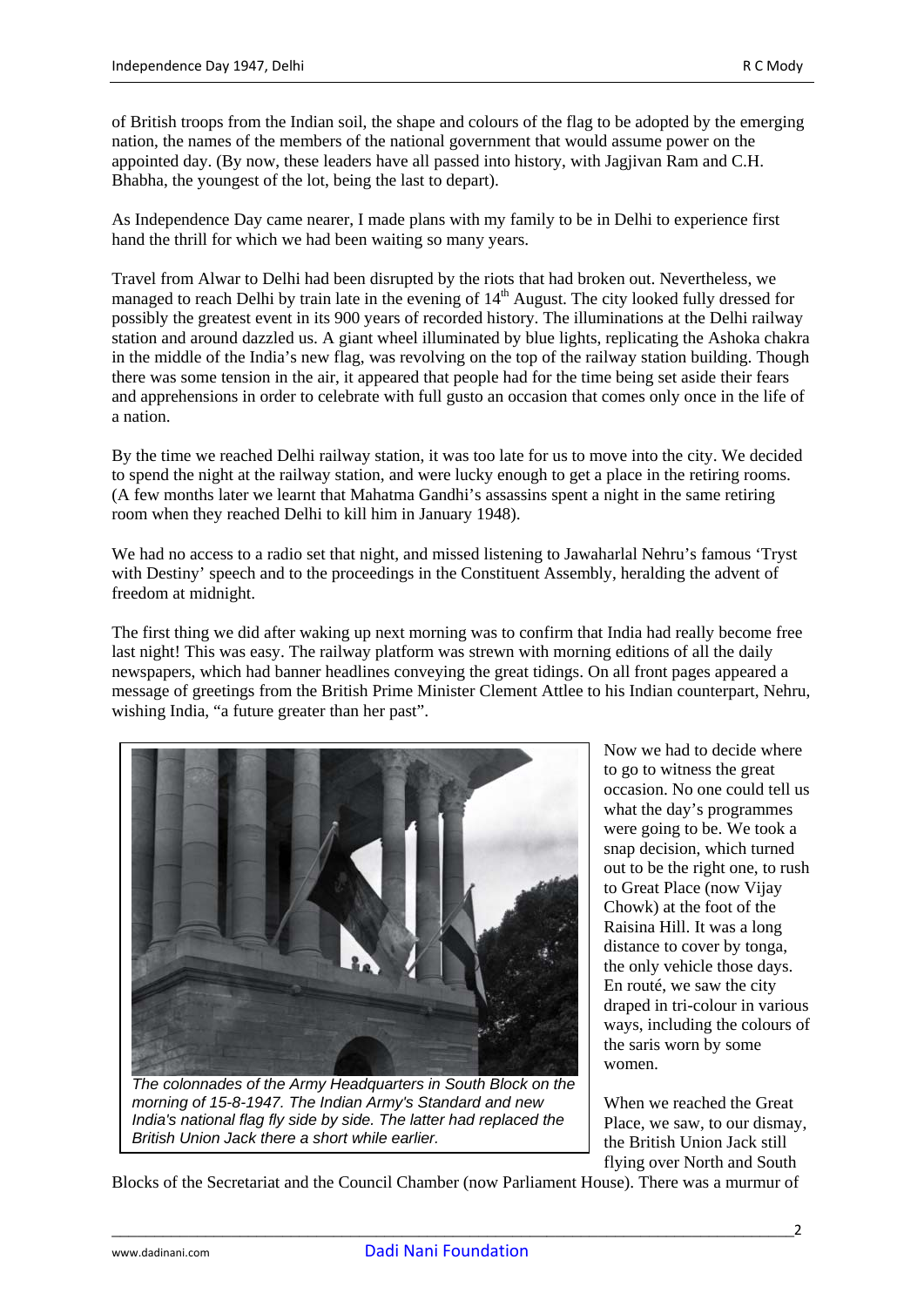protest in the crowd. We heard someone say that India would have to wait for some months before the Indian flag replaced the Union Jack there. But, within minutes, amidst thunderous applause, some dhoti-clad men climbed up the minarets, pulled down the British flag, and replaced it by the national flag.

The dream had at last come true. Many eyes were moist. For my late father, it had yet another significance. Thirty-six years earlier, as an 11-year-old boy, he had seen King George V and Queen Mary crowned as India's sovereigns in this very city. For him, history had taken a full turn.

A short while later, at around 10.00 am, a motorcade emerged from the Viceroy's House (re-named Government House that morning, and subsequently Rashtrapati Bhavan in 1950). It came down Raisina Hill, carrying the leaders of the new government, who had been sworn in a few minutes earlier, and other dignitaries to the Council Chamber, where the sovereign Parliament of independent India was to hold its inaugural session. The first limousine carried Jawaharlal Nehru, who waved and responded to the crowds with his characteristic zest. Then, one after another, we saw cars carrying Vallabhbhai Patel, Rajendra Prasad, Maulana Azad and others.

Soon after the motorcade had passed, we witnessed the smart troopers of the Governor General's



*The ceremonial carriage carrying Lord and Lady Mountbatten, flanked by the Governor-General's bodyguard.* 

bodyguard (a 175 years old unit in existence since the time of Warren Hastings), on horsebacks, coming down the hill. Then came the ceremonial coach carrying Lord and Lady Mountbatten.

This carriage descended the Raisina Hill and took a turn to the left towards the Council Chamber, the point where I was standing. The crowds spontaneously shouted "Pandit Mountbatten ki jai" thus showing their awareness of his changed status from that of a representative of the British monarch to that of the head of the new Indian state, chosen for that position by representatives of the people of India.

Some people went up to the carriage and shook hands with Lord and Lady

Mountbatten! This was clear evidence of the change that had taken place over night. The day before, no common man could dare go near the Viceroy in this manner. The spectacular procession ended, a short distance away, at the Council Chamber where Mountbatten, as head of the new state, was to inaugurate the session of the Parliament. With this ended the ceremonies of the forenoon, and the crowd gradually dispersed.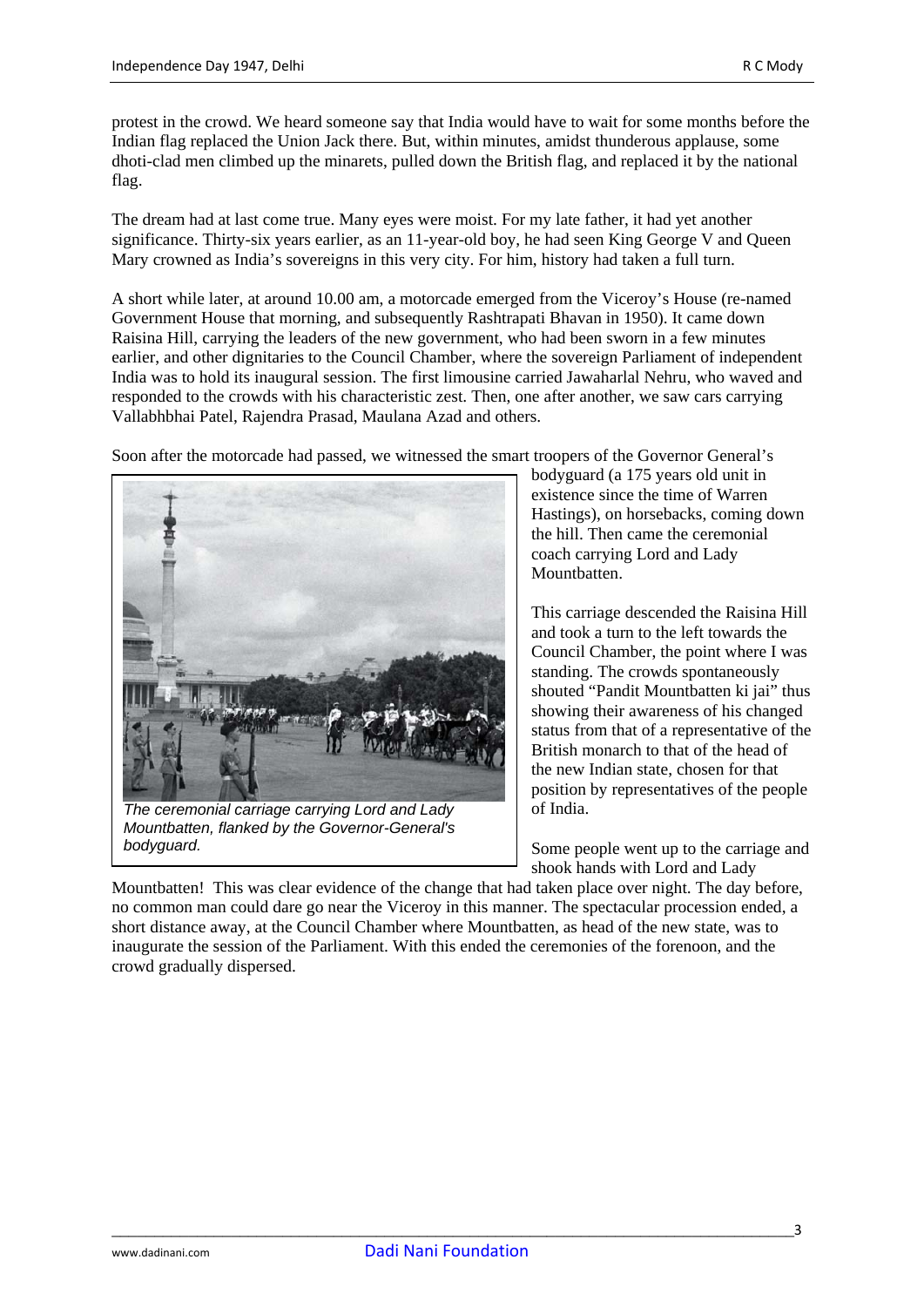

*The ceremonial coach carrying Lord and Lady Mountbatten at a point between South Block (to the right) and North Block.* 

In the evening, there was a function at the Princes Park (as the area around India Gate was then known). The event was billed as a "Flag Salutation" ceremony but I could never find out how it was expected to go. All that I now recollect is that there were scenes of uncontrollable enthusiasm and cheerful confusion all around. At some point, Mountbattens arrived in the same ceremonial carriage.

And, then suddenly, 58 year young Jawaharlal Nehru emerged from nowhere. He ascended the pedestal at the back of the ceremonial carriage and from there made it run unceremoniously through the jostling crowds on the India Gate lawns, with Mountbattens waving to the crowds, helplessly and cheerfully. There were no security guards around. To me, the event symbolized collapse of the Empire and emergence of democratic India.

The evening ended amidst a pleasant confusion, laughing and jumping of the crowds. Just before the crowds dispersed, there was a mild drizzle followed by sudden appearance of a rainbow in the sky. It was taken by all as a good omen; heavens, they felt, were blessing India on its independence.

The day thus came to an end. While retiring that night, awfully tired, I was fully aware that I had witnessed a great day that would be remembered by Indians for centuries to come. And yet I could not foresee that some half a century later, the event of this day would be chronicled the world over as one of the greatest of the millennium and one of the greatest in the history of Democracy.

Next morning,  $16<sup>th</sup>$  August, the newspapers reported that Nehru would to address the nation from the ramparts of the Red Fort in the morning. **(I wish to tell the readers firmly that it is a travesty of history to believe that the first hoisting of the national flag at the Red Fort took place on 15th**

\_\_\_\_\_\_\_\_\_\_\_\_\_\_\_\_\_\_\_\_\_\_\_\_\_\_\_\_\_\_\_\_\_\_\_\_\_\_\_\_\_\_\_\_\_\_\_\_\_\_\_\_\_\_\_\_\_\_\_\_\_\_\_\_\_\_\_\_\_\_\_\_\_\_\_\_\_\_\_\_4